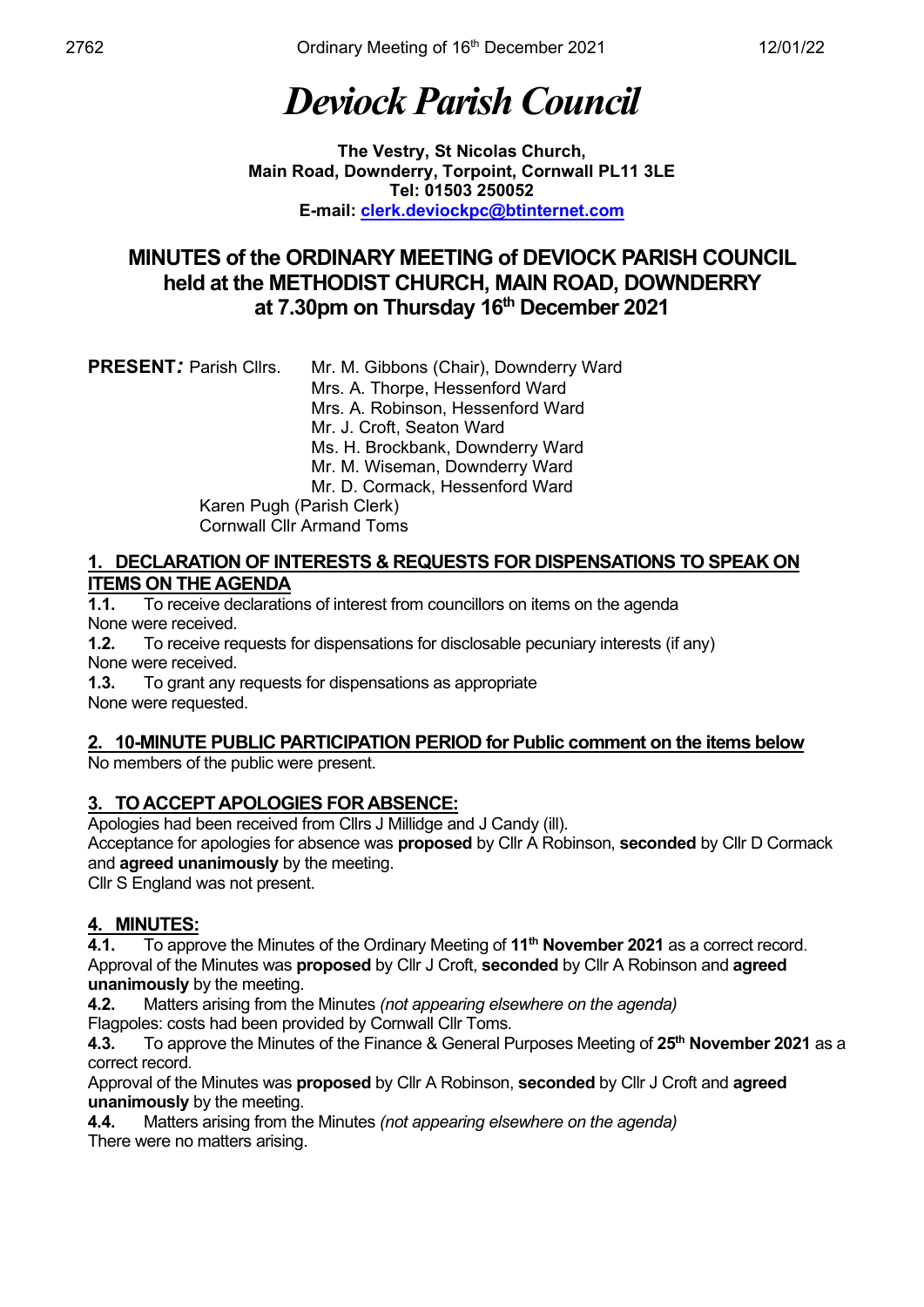#### **5. FINANCE:**

#### **5.1. Income & Expenditure**

#### **5.1.1. Income: October & November 2021**

| <b>Barclays Bank Interest</b>                                    | 0.51      |
|------------------------------------------------------------------|-----------|
| Direct donations to Seaton land fund $(2^{nd} - 18^{th}$ Nov)    | 32,400.00 |
| Crowdfunds (excluding transaction fees) for Seaton land purchase | 26,467.06 |
| OCT & NOV 2021 INCOME TOTALS                                     | 58,867.57 |
| .                                                                |           |

Noted.

#### **5.1.2. Expenditure: October & November 2021**

|                                                                                                                          | VAT £  | Net £     | <b>TOTAL £</b> |
|--------------------------------------------------------------------------------------------------------------------------|--------|-----------|----------------|
| Reimbursement to Clerk - Brother drum unit for printer (Cartridge World)                                                 | 0.00   | 75.39     | 75.39          |
| <b>CALC Chair training</b>                                                                                               | 4.00   | 20.00     | 24.00          |
| <b>CALC Budgeting for Clerks training</b>                                                                                | 6.00   | 30.00     | 36.00          |
| Parish Magazine Printing - Nut Tree Newsletter - Oct 2021 Edition (invoice 7763)                                         | 0.00   | 147.63    | 147.63         |
| J.W. Croft - reimbursement for Zoom Pro (01-31/10/21)                                                                    | 0.00   | 14.39     | 14.39          |
| Clerk salary recharge to Cornwall Council (inv. 8100176924), Sept 2021                                                   | 1.00   | 1,369.06  | 1,370.06       |
| Peck Trading - toilets consumables (inv. 399457)                                                                         | 14.25  | 71.25     | 85.50          |
| H.R. Marven – honorarium for upkeep of old website on voluntary basis                                                    | 0.00   | 250.00    | 250.00         |
| Aubergine – final 50% payments for website setup, hosting and quarterly<br>accessibility compliance scans (inv. AUB9477) | 159.80 | 799.00    | 958.80         |
| J Bird - reimbursement for purchase of public toilets door furniture                                                     | 0.00   | 18.98     | 18.98          |
| Parish Magazine Printing - Nut Tree Newsletter - Nov 2021 Edition (invoice 7873)                                         | 0.00   | 127.50    | 127.50         |
| J.W. Croft - reimbursement for Zoom Pro (01-31/11/21)                                                                    | 0.00   | 14.39     | 14.39          |
| Clerk salary recharge to Cornwall Council (inv. 8100188121), Oct 2021                                                    | 1.00   | 1,369.06  | 1,370.06       |
| Source for Business (SWW) - Seaton public toilets, 6/7-28/10/21                                                          | 0.00   | 521.06    | 521.06         |
| Source for Business (SWW) - Downderry public toilets, 7/7-22/10/21                                                       | 0.00   | 197.96    | 197.96         |
| Seaton land:                                                                                                             |        |           |                |
| Stags – purchaser's fee and admin fee for Lots 1 and 2                                                                   | 600.00 | 3.000     | 3,600          |
| Reimbursement of 10% deposit to M Gibbons                                                                                | 0.00   | 8,500     | 8,500          |
| <b>Direct Debit Payments:</b>                                                                                            |        |           |                |
| British Gas d/d - Downderry toilets electricity 22/08/21-21/09/21                                                        | 0.69   | 13.95     | 14.64          |
| British Gas d/d - Downderry toilets electricity 22/09/21-21/10/21                                                        | 0.68   | 13.74     | 14.42          |
| Biffa - waste collection, Oct 2021                                                                                       | 5.22   | 26.12     | 31.34          |
| Biffa - waste collection, Nov 2021                                                                                       | 5.22   | 26.12     | 31.34          |
| BT Zone Oct 2021                                                                                                         | 10.20  | 51.00     | 61.20          |
| BT Zone Nov 2021                                                                                                         | 10.20  | 51.00     | 61.20          |
| BT Vestry, quarter to 21/10/21                                                                                           | 38.81  | 194.05    | 232.86         |
| <b>Standing Order Payments:</b>                                                                                          |        |           |                |
| MR. J. BIRD - Oct 2021 Cleaning Contract Payment (Downderry & Seaton)                                                    | 0.00   | 594.90    | 594.90         |
| MR. J. BIRD - Nov 2021 Cleaning Contract Payment (Downderry & Seaton)                                                    | 0.00   | 594.90    | 594.90         |
| OCT & NOV 2021 EXPENDITURE TOTALS                                                                                        | 857.07 | 18,091.45 | 18,948.52      |

The Clerk advised that the higher spend during the month was due to some Seaton land costs, the balancing 50% payment for the new website, and South West Water bills.

A **proposal to ratify** expenditure was made by Cllr A Thorpe, **seconded** by Cllr J Croft and **agreed unanimously** by the meeting.

#### **5.2. Bank Statements & bank account / interest management**

|           | <b>Account</b>              | <b>Balance £</b> | <b>Interest</b> |
|-----------|-----------------------------|------------------|-----------------|
| 29 Nov 21 | Barclavs Community          | 1,000.00         | £0.00           |
| 29 Nov 21 | Barclavs Business Premium   | 105,848.24       | £0.00           |
| 29 Nov 21 | <b>Barclavs Rate Reward</b> | 36,898.54        | £0.51           |
| 29 Nov 21 | Lloyds TSB Current Account* | 67,548.42        | £0.00           |

*\* Funds held in current account from 1 July 2020*

Noted.

The Clerk explained the new balances in two Barclays accounts for November, which reflected a £25,000 transfer from one account to another, plus crowdfunder funds and direct donations having been received into the Premium account in readiness for the Seaton land purchase. The next (December) statement would show the land purchase.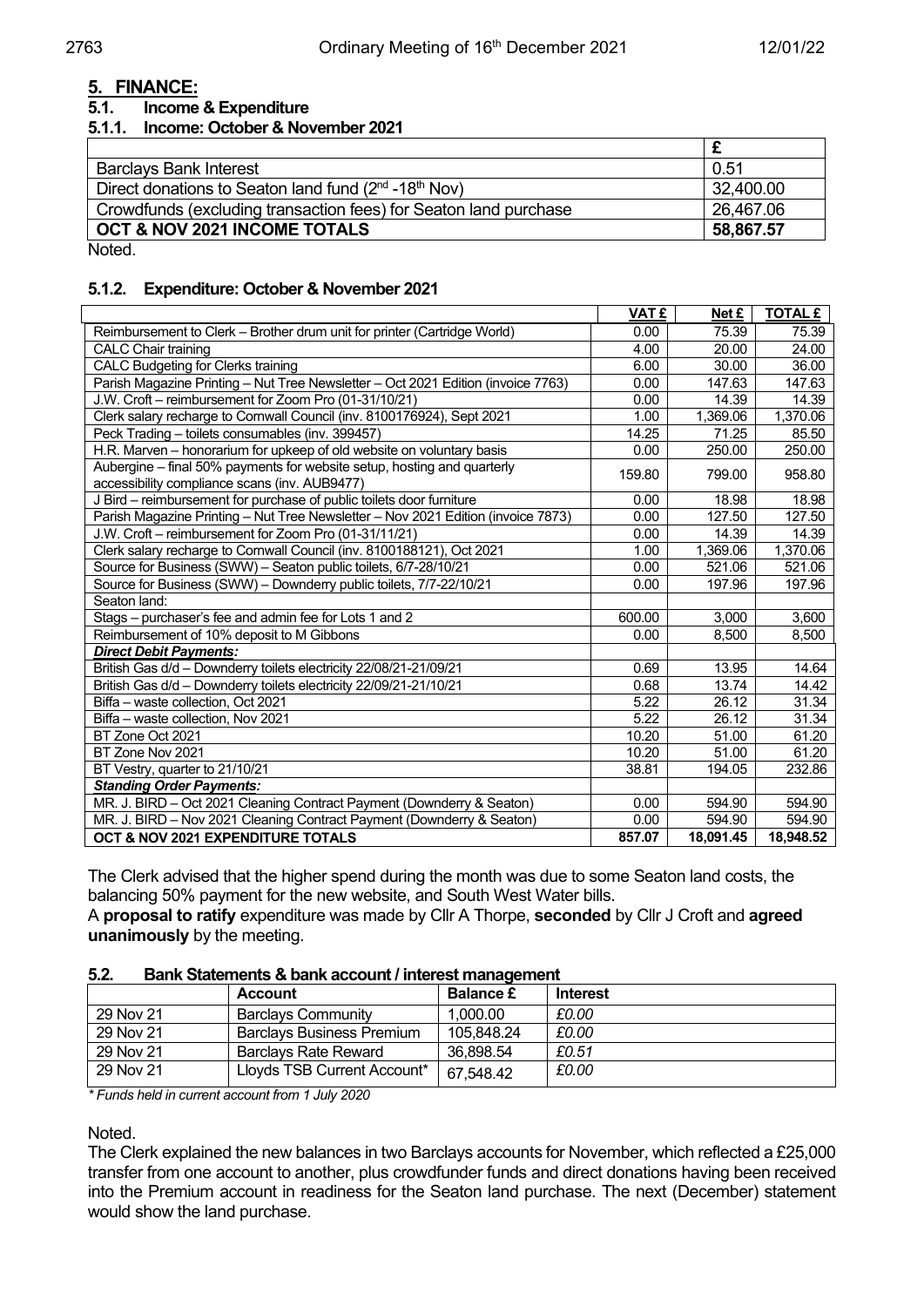#### **5.3. Accounts to be paid**

|                                                                                  | <b>VAT £</b> | Net £     | <b>TOTAL £</b> |
|----------------------------------------------------------------------------------|--------------|-----------|----------------|
| Dec payments previously approved and made:                                       |              |           |                |
| J.W. Croft – reimbursement for Zoom Pro annual subs (26/11/21-25/1122)           | 0.00         | 98.32     | 98.32          |
| J Bird – reimbursement for washer-dryer parts                                    | 0.00         | 79.14     | 79.14          |
| Kedel – Recycled mixed plastic wood (benches)                                    | 20.06        | 100.30    | 120.36         |
| Cormac - Seaton countryside park inspections (inv. IN126573), Oct 2021           | 7.65         | 38.24     | 45.89          |
| Cormac - Seaton countryside park inspections (inv. IN126680), Nov 2021           | 7.65         | 38.24     | 45.89          |
| DaSRA - grant contributing to replacement noticeboard outside village hall       | 0.00         | 500.00    | 500.00         |
| Clerk salary recharge to Cornwall Council (inv. 8100197871), Nov 2021            | 1.00         | 1,369.06  | 1,370.06       |
| CALC Code of Conduct training (SE)                                               | 4.00         | 20.00     | 24.00          |
| Kedel - Recycled mixed plastic wood (memorial corner)                            | 46.96        | 234.79    | 281.75         |
| Seaton land completion payments made:                                            |              |           |                |
| Stephens-Scowne LLP solicitors: payment to vendor (ref. TG/DEVI-21-1):           | 0.00         | 79,836.12 | 79,836.12      |
| Stephens-Scowne LLP solicitors: payment of legal fees (DEVI-00021-0001)          | 381.60       | 1.948.00  | 2.329.60       |
| Total                                                                            | 468.92       | 84,262.21 | 84,731.13      |
| To approve:                                                                      |              |           |                |
| Cormac - Seaton countryside park inspections (inv. IN128542), Dec 2021           | 7.65         | 38.24     | 45.89          |
| Parish Magazine Printing - Nut Tree Newsletter - Dec 2021 Edition (invoice 7977) | 0.00         | 152.82    | 152.82         |
| Royal British Legion - Remembrance wreaths x 2                                   | 0.00         | 50.00     | 50.00          |
| Total                                                                            | 7.65         | 241.06    | 248.71         |

A **proposal to accept** the accounts to be paid was made by Cllr M Wiseman, **seconded** by Cllr D Cormack and **agreed unanimously** by the meeting.

#### **5.4. Grant application**

The revised grant application from St Germans & Area Public Transport Group deferred from the last meeting was discussed. It was noted that the query about paying volunteers had been addressed and that it was a worthy cause.

Cllr D Cormack **proposed** that the Parish Council grant the requested £200. This was **seconded** by Cllr J Croft and **agreed unanimously** by the meeting.

#### **5.5. Ratification of precept**

Revisions to a few line items had been made since the first draft of the precept, and Councillors were now asked to ratify the precept circulated before the meeting.

The Chair confirmed that devolution had been included as a line item in the precept spreadsheet, but with nil cost. Should devolution occur during the latter part of the financial year, the Parish Council would be able to cover the cost.

Cllr A Thorpe **proposed to ratify** a precept of £46,407 (compared with a £40,500 precept in 2021/22). This equated to +£6.47 per year to Band D council tax for Deviock. This was **seconded** by Cllr M Wiseman and **agreed unanimously** by the meeting.

(See Appendix 1 at the end of these Minutes for a breakdown of projected 2022/23 expenditure.) **5.6. Approve Cormac equipment inspection costs 2022**

Cormac had provided 2022 contract costs of £458.87 + VAT, unchanged from 2021.

Cllr D Cormack **proposed to accept** the 2022 contract costs. This was **seconded** by Cllr A Robinson and **agreed unanimously** by the meeting.

# **6. HIGHWAYS AND FOOTPATHS**

#### **6.1. Working group – Highways projects**

Cllr M Wiseman updated the meeting. The working group had met with Cornwall Council's Highways and Environment Manager and discussed highways issues in the parish and the various highways projects, to include a footpath outside the school, fencing for Rocknose for additional protection, and traffic-calming measures, including passive measures such as those at Hannafore. It was felt a speed visor at Seaton was particularly achievable; a further update would be provided at the January meeting.

#### **6.2 Keveral Lane – update**

The Clerk has requested an update further to the on-site scoping exercise undertaken by Cormac during the previous month, but no update had been received as yet.

## **7. CURRENT / ONGOING BUSINESS**

#### **7.1. Seaton land purchase – update**

Verbal confirmation of the completion of the purchase had been received from the solicitors. A Seaton land working group would be discussed and set up in early 2022.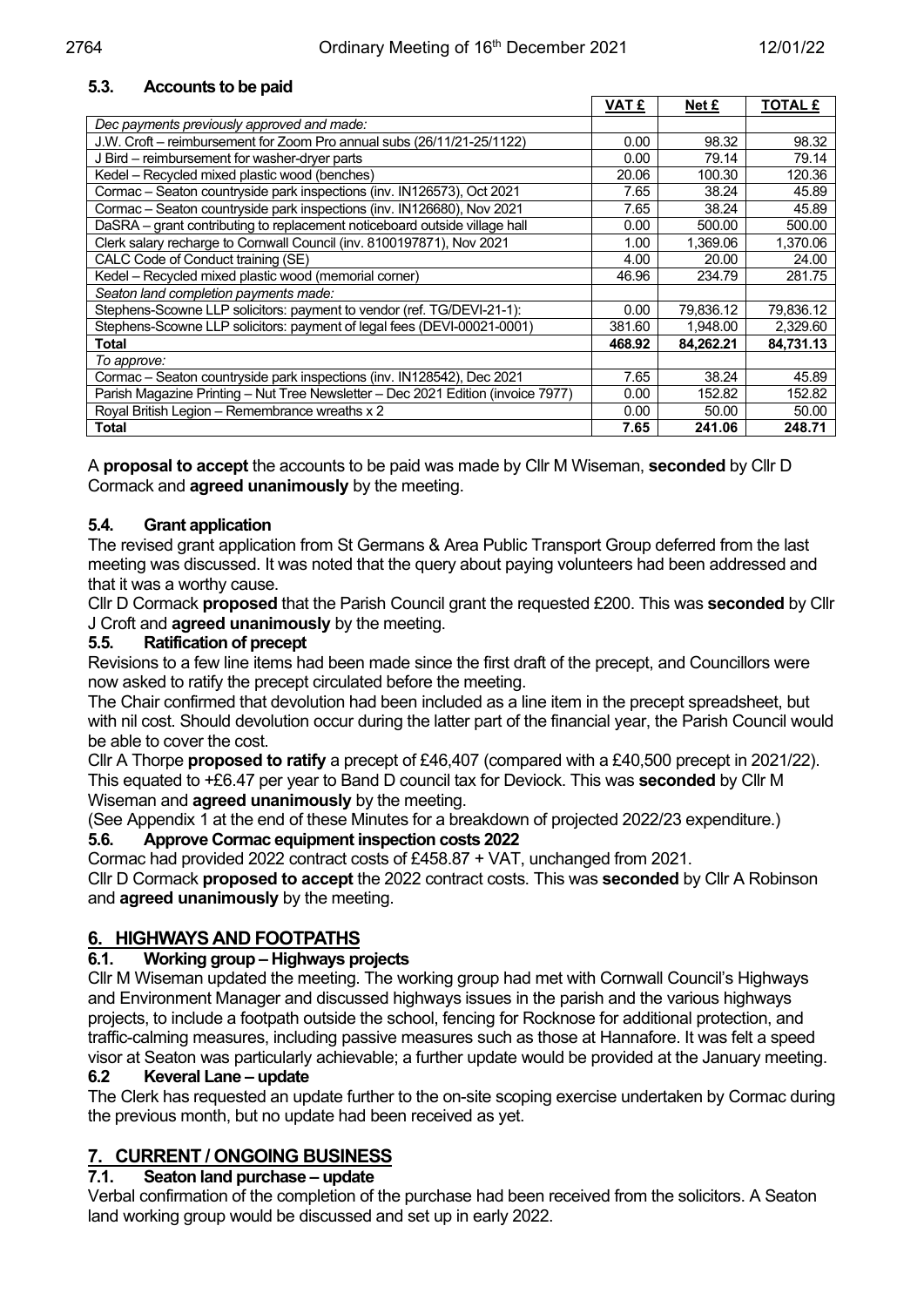#### **7.2. Devolution (Downderry and Seaton assets) – update**

The Chair was working on the devolution application to send to Cornwall Council. Many of the numbers were in place, but more information was expected to come through. The Parish Council now had good data on visitor numbers and parking numbers, which had been included as part of the Parish Council's bid for Changing Places Toilets funding.

#### **7.3. Changing Places Toilets – update**

Cornwall Council had not yet heard from central government regarding funding, but would contact the Clerk when news was available. CPT costs had been added to the precept, as any funding would be likely to arrive in the first quarter of 2022.<br>7.4. Seaton BT kiosk

#### **7.4. Seaton BT kiosk**

Further to contact with BT, Cllr J Croft explained that BT would not have sold the BT kiosk at Seaton to the Parish Council had they realised the kiosk was on private land, due to a wayleave. This being the case, the contract could be made null and void, should the Parish Council wish to take this step. Cllr A Thorpe **proposed** that the Parish Council return the kiosk to BT. This was **seconded** by Cllr H Brockbank and **agreed unanimously** by the meeting. The Clerk was asked to contact BT.

#### **7.5. Neighbourhood Development Plan – update**

Next steps and the Referendum process were discussed. 25 working days' notice of a Referendum would be required and a voter information document would need to be prepared in advance (a summary document of the Plan's main points). For the Referendum itself, this would follow usual balloting protocol, although Covid would impact how this would be carried out. Councillors' involvement was encouraged.

#### **8. REPORT BY CORNWALL COUNCILLOR:**

Cornwall Cllr Toms updated the meeting with the following:

a. The Tamar Bridge Committee was sadly being forced to look at a proposed 30% rise in tolls, which would be going out to public consultation, the Government not having agreed to provide funding as they had elsewhere.

b. Cllr Toms thanked Cllr J Croft for his time to walk around Seaton. Cornwall Council officers had been emailed about a few issues; any replies would be forwarded to Councillors.

c. The number of people with housing issues was the highest it had ever been. The crisis was worsening and Cornwall was becoming unaffordable for housing the many workers that provided key services. Cllr Toms said government intervention was required.

d. Cornwall ecological emergency debate: local fishermen using better fishing methods, but not being met by French fishermen in terms of mileage limits.

e. A motion to end violence against women had been put to Cornwall Council.

f. There was no salt bin on the A387 in Hessenford, as per Cornwall Council maps. Cllr Toms suggested that a bin was purchased from Cormac, to be located on Church Hill.

g. There was still a large amount in the local Community chest fund for distribution by the end of the financial year. This could contribute to the new flagpoles requested for Seaton.

## **9. NEW BUSINESS:**<br>9.1. Matters raised b

#### **9.1. Matters raised by members for possible inclusion on the next Agenda**

Decarbonisation, Neighbourhood Development Plan, Tanver Yate (opening up access).

#### **9.2. New Covid rules from 10th December**

Councillors discussed current protocol, which was already as safe as possible without compromising on the ability to have productive meetings, and how to proceed should Covid numbers continue increasing over and after the Christmas break.

Delegated authority was discussed, which would allow parish business to continue and decisions to be made lawfully in the event meetings were cancelled. Decisions (that would usually be made in a council meeting) would instead be made by the Clerk in conversation with the Chair and other Councillors.

Cllr H Brockbank **proposed** to move to a system of delegated authority in the event that meetings were cancelled in the New Year due to Covid risk. This was **seconded** by Cllr A Thorpe and **agreed unanimously** by the meeting.

#### **9.3. Correspondence received**

A number of emails had been received on various topics, including pop-up beach concession tenders available from April 2022.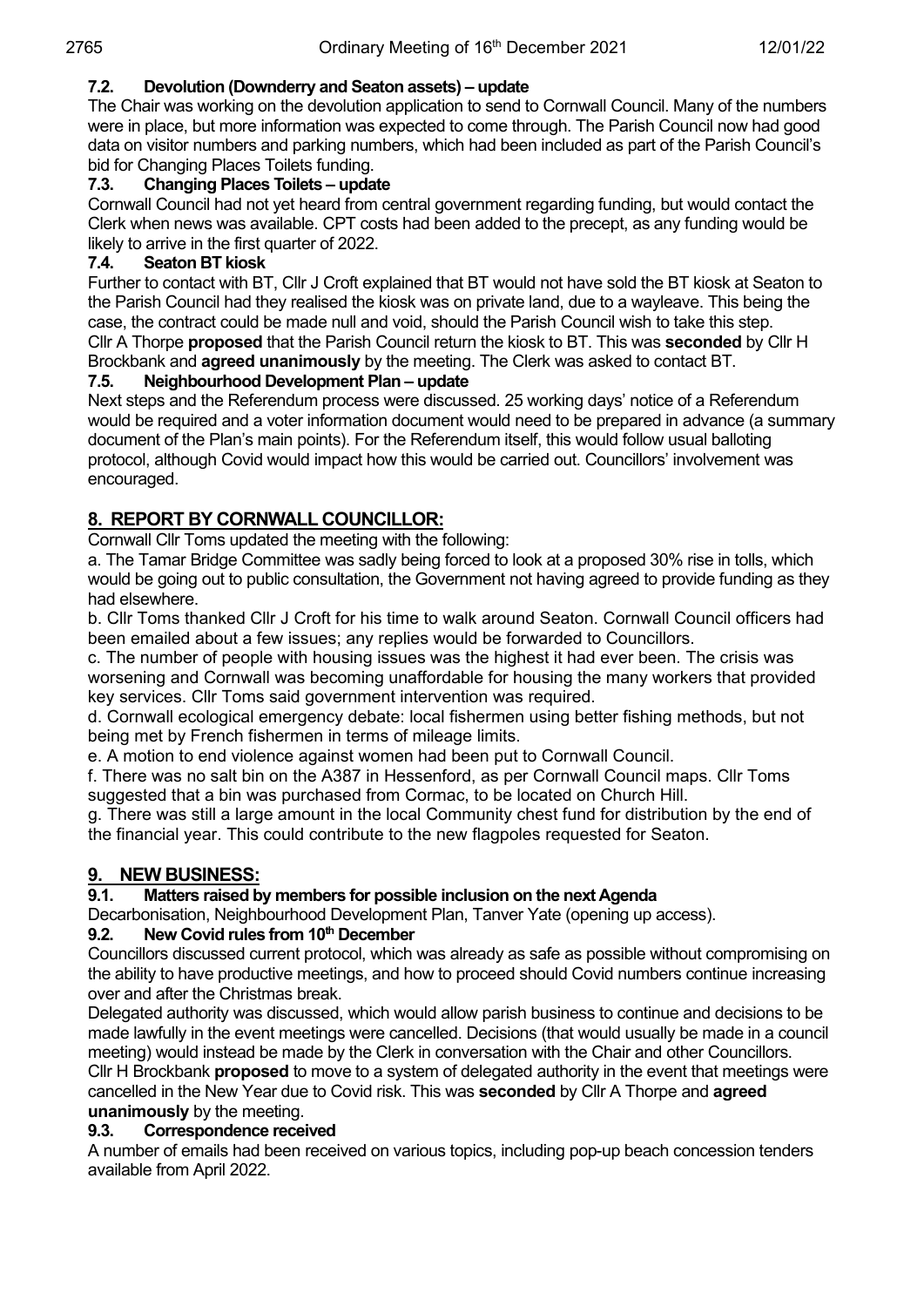#### **9.4. Clerk notifications**

#### Training received:

Agenda/Minutes training (the Clerk), which had brought up guidance such as removing applicant names from planning applications on Agendas and Minutes.

Planning training (the Chair); future training dates would be available (two Councillors were on the reserve list from previously).

Forthcoming Code of Conduct training: two Councillors booked to attend, but space available for a third, and more dates would be available soon in order for all Councillors and the Clerk to be up to date with this mandatory training within the next few months.

### **10. PLANNING:**

#### **10.1. PLANNING COMMITTEE:**

**10.1.1.** To approve the Minutes of the Planning Committee Meeting of 25<sup>th</sup> November 2021 as a correct record.

Approval of the Minutes was **proposed** by Cllr J Croft, **seconded** by Cllr A Robinson and **agreed unanimously** by the meeting.

**10.1.2.** Matters arising from the Minutes (not appearing elsewhere on the agenda) There were no matters arising.

#### **10.2. PLANNING APPLICATIONS: Received by the date of the meeting:**

**10.2.1. PA21/01378 Mr and Mrs R Howell 35 Trerieve Estate, Downderry PL11 3LY** Extension on north side to construct garage and covered parking area. Extension to ground and lower ground floors on south side. Construction of new first floor storey.

*(Planning Officer: Josep Sandercock)*

There were three objections on the Planning site from neighbours due to the overlooking issue. Councillors noted the Parish Council's previous objection on the grounds of street scene and overdevelopment. After viewing the drawings, it was felt that street scene had been addressed, but not the overlooking aspect.

Cllr J Croft **proposed to object** to the application on the grounds of overdevelopment. This was **seconded** by Cllr H Brockbank and **agreed** by the meeting. There was one abstention.

# **10.3. PLANNING APPLICATIONS RECEIVED AFTER PUBLICATION OF THE AGENDA**

#### **10.2.1. PA21/11917 Mr Dave Twist Oak Bee, Main Road, Downderry PL11 3JA**

Replacement of existing flat roof to garage area with new pitched roof, and studlining the garage area to form new games rooms/sunroom with access to new terrace area.

*(Planning Officer: Josep Sandercock)*

After viewing the drawings, Cllr M Wiseman **proposed to support** the application. This was **seconded** by Cllr J Croft and **agreed unanimously** by the meeting.

#### **10.4. PLANNING DECISIONS**

#### **23.11.2021 PA21/08599 WITHDRAWN**

Applicant: Mr Ross Winmil

Location: Land North East Of Shalom Seaton Park Seaton Cornwall PL11 3JF

Proposal: Proposed new dwelling within land to the rear of Shalom, Seaton Park, Seaton, PL11 3JF accessed from Tregunnick Lane

#### **26.11.2021 PA21/08658 APPROVED**

Applicant: Mr and Mrs R Keeling

Location: 4 Beechfield Main Road Downderry Torpoint Cornwall

Proposal: Proposed conversion and extension of dwelling to form two 2-bedroom self-contained units **30.11.2021 PA21/02795/PREAPP Closed - advice given** 

Applicant: Mr and Mrs Roberts

Location: Carinya West Camps Bay Downderry Torpoint Cornwall

Proposal: Pre-application advice for the demolition of existing detached house and the construction of a detached house

Noted.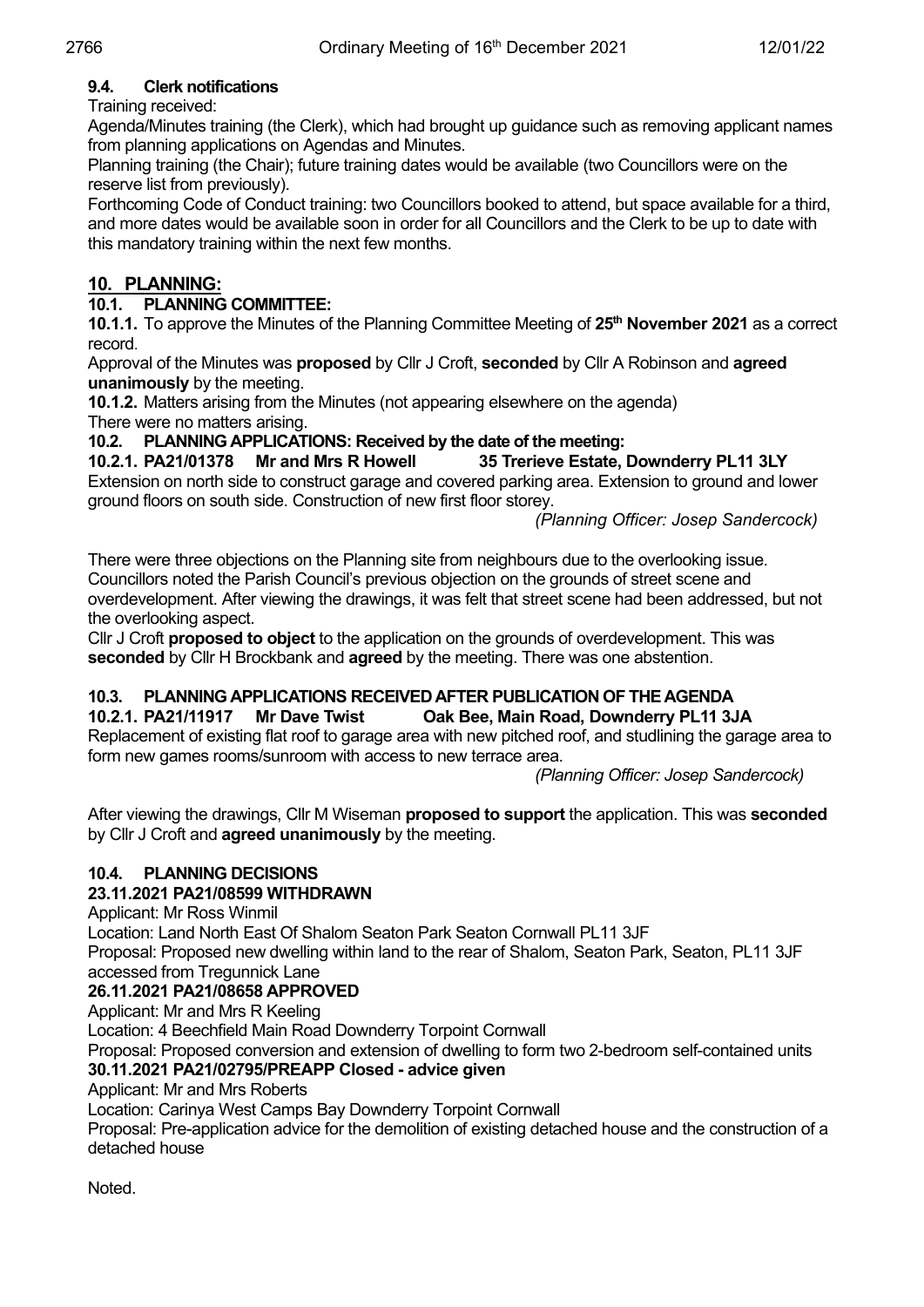#### **10.5. PLANNING CORRESPONDENCE**

#### **10.5.1. PA21/07136 Land East of Reflections: 5-day protocol (received 30th November)**

The Parish Council had responded to go to Committee. This was supported by Cornwall Cllr Toms. Further information would be provided by Cornwall Council in due course.

#### **10.5.2. Enforcement cases – updates**

The Coombe: The Clerk was asked by the Chair for an update from Cornwall Council Enforcement as residents had expressed concern that permitted development rights may come into play as a result of the time period involved. Cornwall Council responded that, having had a court ruling against the occupiers, no permitted development rights would apply.

Keveral Gardens: No update as yet.

#### **10.5.3. PA21/10796 Alta Vista**

Revised drawings were expected in time for the January Planning Committee meeting.

#### **10.6. ANY URGENT PLANNING MATTERS TO ADDRESS BEFORE NEXT PLANNING MEETING**

To set up a working group of Councillors in order to move towards the Neighbourhood Development Plan Referendum.

**There being no further business, the Meeting closed at 8.50pm.**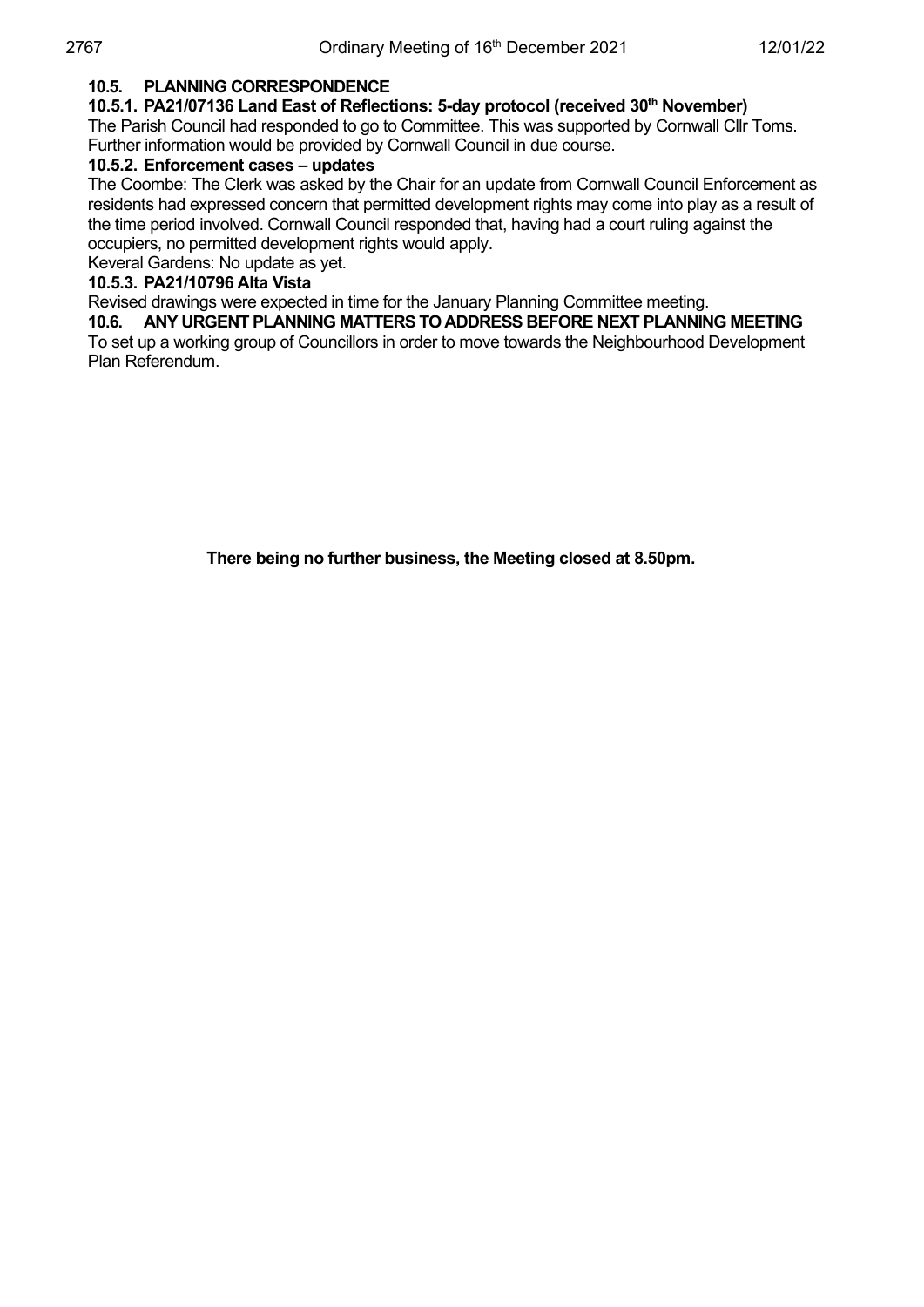### **APPENDIX 1**

### **DEVIOCK PARISH COUNCIL PRECEPT 2022/23**

### **Estimated expenditure:**

| <b>GENERAL EXPENSES:</b>                                          | £      |
|-------------------------------------------------------------------|--------|
| <b>Clerk's Gross Salary</b>                                       | 13,674 |
| Council's NI Contribution, etc.                                   | 640    |
| <b>Council's Pension Contributions</b>                            | 2,558  |
| Clerk's Mileage Allowance                                         | 200    |
| <b>Administration Expenses</b>                                    | 4,400  |
| <b>Chairman/Cllrs Expenses</b>                                    | 1,611  |
| Training                                                          | 650    |
| <b>Audit &amp; Internal Audit Fees</b>                            | 425    |
| Insurance                                                         | 1,000  |
| Hall Hire & APM                                                   | 1,925  |
| Subscriptions & Publications                                      | 800    |
| Grants / Gifts / Donations                                        | 500    |
| S.137 (grants o/s specific legislation)                           | 50     |
| Seats / Notice Boards & flags, etc.                               | 1,100  |
| <b>Outdoor Gym Safety Checks</b>                                  | 1,280  |
| Parish Magazine                                                   | 1,230  |
| <b>Bank Charges</b>                                               | £0     |
| <b>Election Expenses</b>                                          | 300    |
| Defibrillators (Downderry & Seaton)                               | 2,860  |
| Public Toilets (Downderry & Seaton)                               | 12,300 |
| Traffic management                                                | 0      |
| <b>Deviock Community Forum</b>                                    | 0      |
| <b>Total general expenses</b>                                     | 47,503 |
| <b>GRANT-ASSISTED EXPENSES:</b>                                   |        |
| Parks & Open Spaces                                               | 1,260  |
| <b>Burial Purposes</b>                                            | 0      |
| Lighting                                                          | 0      |
| Neighbourhood Plan                                                | 1,000  |
| <b>PROW Maint. Less Grant</b>                                     | 871    |
| <b>Total grant-assisted expenses</b>                              | 3,131  |
| <b>OTHER EXPENSES:</b>                                            |        |
| <b>Existing Capital Schemes:</b>                                  |        |
|                                                                   |        |
| The Axe                                                           | 0      |
| <b>Tanver Yate</b>                                                | 0      |
|                                                                   | 0      |
| Downderry Hill                                                    | 0      |
| Rocknose Footpath<br>Public Conveniences Maintenance Fd.          | 0      |
| <b>Grant &amp; Donations Fund</b>                                 | 0      |
|                                                                   | 0      |
| <b>Parish Plan Community Development</b><br><b>Event Expenses</b> | 1,000  |
| <b>Total other expenses</b>                                       | 1,000  |